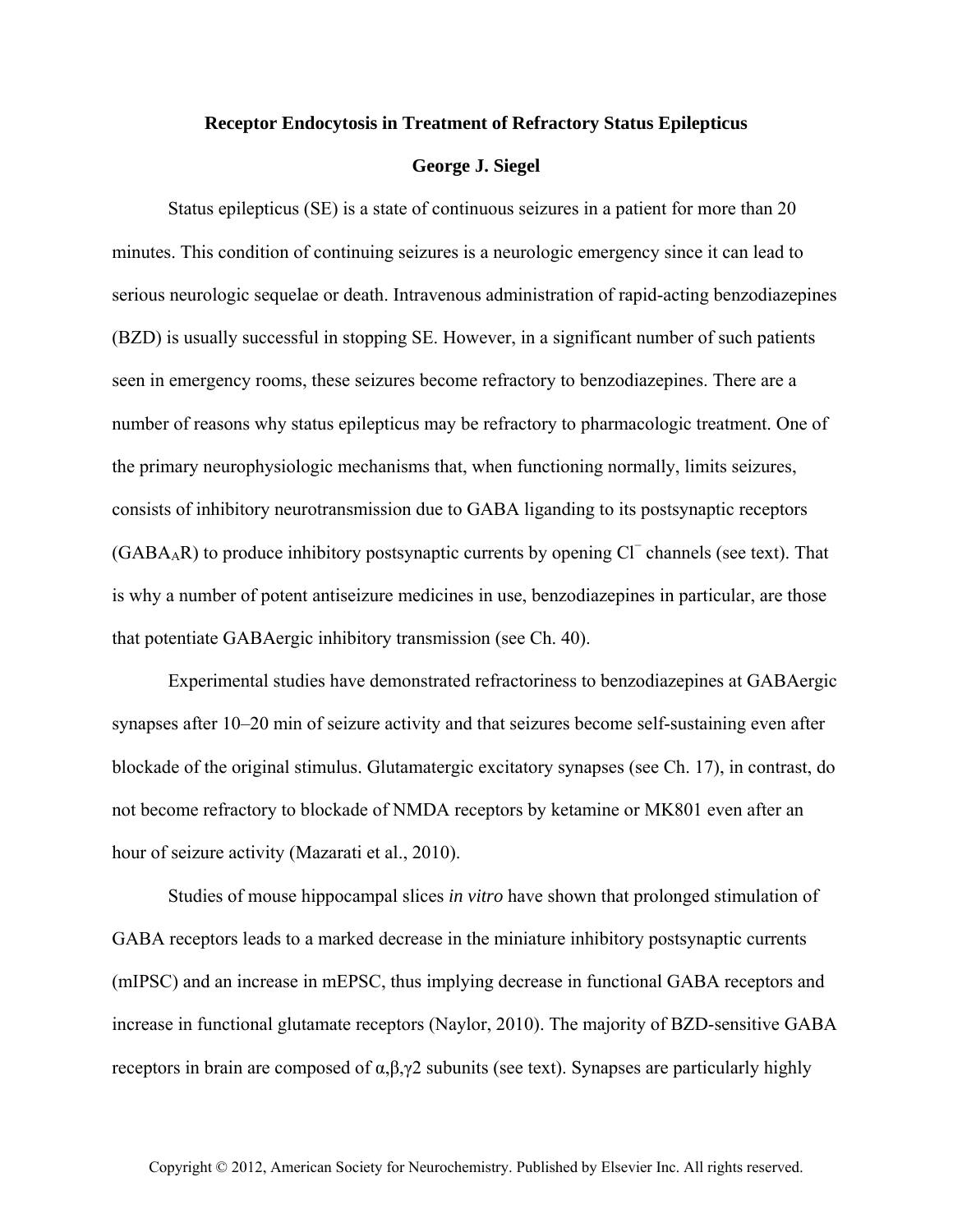enriched in  $\gamma$  2 and these are responsible for phasic inhibition, the type that interrupts seizures. GABA receptors composed of α,β, and δ subunits are extrasynaptic and mediate tonic inhibition. These are insensitive to BZD. SE reduces selectively the proportion of GABA<sub>A</sub> R with the  $\alpha, \beta, \gamma$ 2 subunits that are expressed at the plasmalemma surface, but not the total in the cell. This implies that the trafficking of these particular  $GABA_A$  receptors to the plasmalemma is altered by the SE. The reduction is found accompanied by SE-dependent reduction in PKC-stimulated phosphorylation of the Ser408/9 residues in the β3 subunit. This phosphorylation site lies within the AP2-binding motif, which binding is critical to clathrin-dependent endocytosis of the subunit (Goodkin et al., 2008; Terunuma et al., 2008). The mechanism by which SE leads to inhibition of  $GABA_AR$  phosphorylation may involve  $Ca^{2+}$ -calmodulin-dependent calcineurin phosphatase activity, which is increased by SE. The activation of the phosphatase by SE is accompanied by decreased phosphorylation of GABAAR β2/3 while FK506, a potent inhibitor of the phosphatase, suppresses the calcineurin activity and reverses the SE-induced dephosphorylation of GABA<sub>A</sub>R  $\beta$ 2/3 (Wang et al., 2009). Of course, modifications of local Ca<sup>2+</sup> concentrations either through release from ER or membrane channels may be involved in regulating the calcineurin activity.

From these investigations, it follows that discovery of means to pharmacologically control calcineurin phosphatase activity or AP2 binding/clathrin-induced endocytosis of GABAAR may help in treating refractory epilepsy (see also Jadeep Kapur in Noebels et al., 2011).

## **References**

Goodkin, H. P., Joshi, S., Mtchedlishvili, Z., Brar, J., & Kapur, J. (2008). Subunit-specific trafficking of GABA(A) receptors during status epilepticus. *Journal of Neuroscience*, *28*(10), 2527–2538.